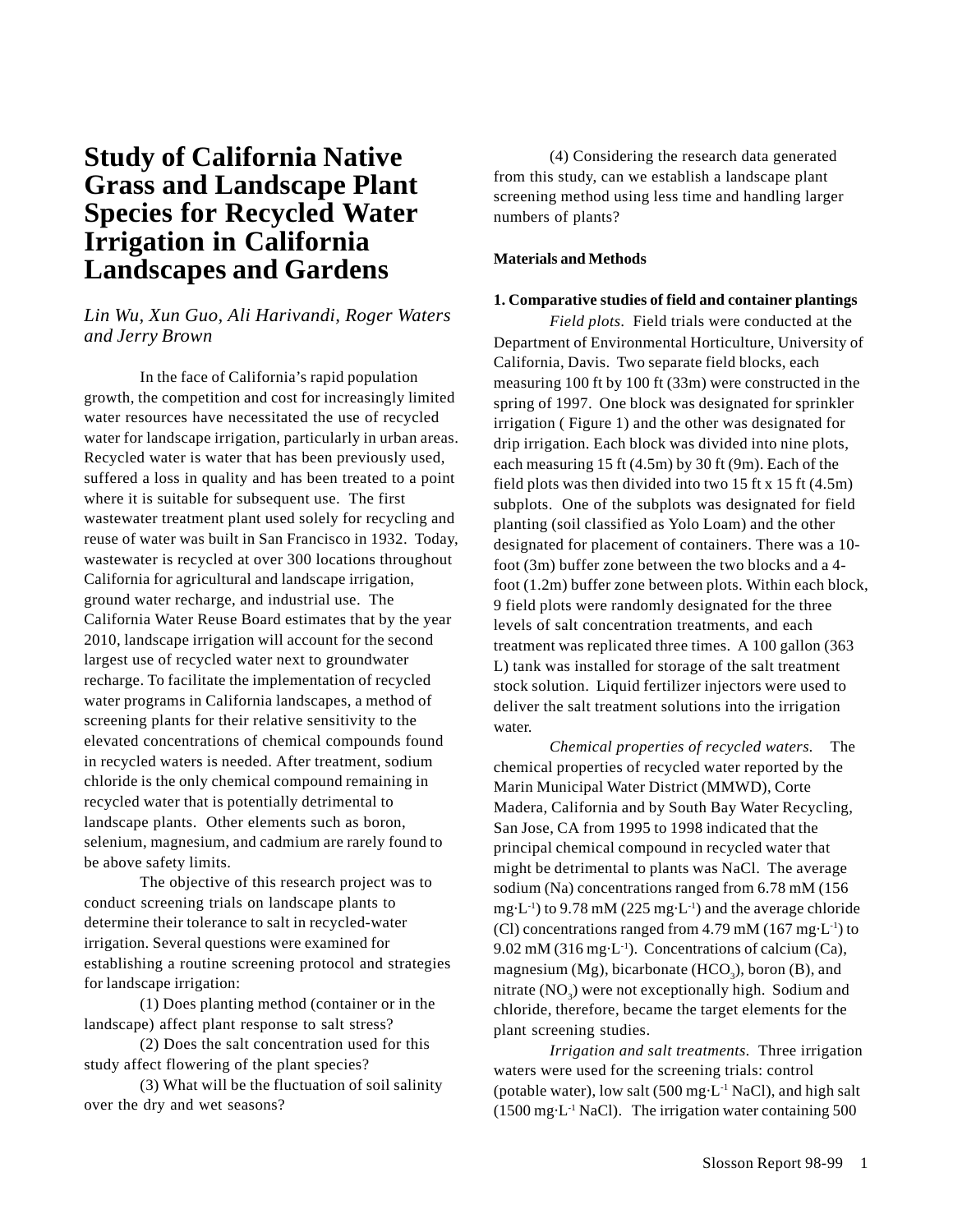mg·L-1 NaCl supplied about 200 mg·L-1 Na and 300 mg·L-1 Cl, thus approximating the highest concentrations of these ions found in recycled waters as reported by the MMWD and South Bay Water Recycling. The irrigation water containing 1500 mg·L-1 NaCl provided 600 mg·L-1 Na and 900 mg·L<sup>-1</sup> Cl, levels intended to induce significant salt stress in plants. Each salt concentration treatment was replicated three times for both the sprinkler and drip irrigation blocks. Irrigation frequency was adjusted depending on the weather conditions, and the quantity of water applied was recorded.

*Plant materials and soil analysis.* Selection of plant species was based on their popularity in California landscapes and growth habit, including vines, shrubs and trees. Ten landscape plant species, approximately 10 to 18 inches tall and of uniform size within species, were purchased from High Ranch Nursery in Loomis, California. The species were: Chinese Pistache (*Pistacia*  $chinensis$ ), Oleander (*Nerium oleander*), Mexican Piñon Pine (*Pinus cembroides*), Japanese Boxwood (*Buxus japonica*), Liquidambar (*Liquidambar styraciflua*), Trumpet Vine (*Clytostoma callistegioides*), Ceanothus (*Ceanothus thyrsiflorus*), Nandina or Heavenly Bamboo (*Nandina domestica*), Rose (*Rosa* sp.) and Jasmine (*Jasminum polyanthum*). The plants were transplanted to the field plots or placed in the plots in 5-gallon (18.2 L) containers in June 1997. The containers were filled with UC Mix (1:1:1, peat moss: redwood sawdust: sand). Slow release 21-5-6 Apex Polyon Coated Fertilizer was applied in June 1997 and in March 1998, at the rate of 2g of fertilizer per plant per application. All plants were irrigated with potable water for 6 weeks until established, and salt treatments were started on August 1, 1997. Plants were monitored for growth, symptoms of saltinduced stress and other possible damage. For evaluation of salt stress response, parameters such as plant height, canopy diameter and chlorosis of leaves were recorded. Soil samples were collected from both field and container plantings on September 15, 1997; October 15, 1997; January 28, 1998 and May 15, 1998. Soil samples were analyzed for pH, EC (electrical conductivity), and Cl and Na concentrations. Leaves of Ceanothus, Chinese Pistache, Liquidambar, and Nandina, displaying severe salt stress symptoms under sprinkler irrigation with the high salt solution, were collected for salt deposit analysis. Fresh leaves were briefly rinsed (about 30 seconds) with distilled water or not rinsed and dried in a drying oven for 72 hours. Leaf tissue was



*Figure 1. Common landscape plant species were irrigated in field plots with water containing elevated salt levels.*

ground into powder and extracted overnight with 0.2 M  $HNO<sub>3</sub>$ . Tissue chloride concentrations were measured with a Buchler Cotlove automatic titrator and sodium concentrations were measured by atomic absorption spectrophotometry.

#### **2. Field planting for ten additional plant species.**

In the fall of 1998, after the completion of the field and container planting studies, the container plants were removed from the field. Ten additional landscape plant species were planted in the field plots. They were Silk Tree *(Albizia julibrissin)*, Strawberry Tree (*Arbutus unedo),* Chinese Hackberry *(Celtis sinensis)*, Raywood Ash *(Fraxinus angustifolia)*, Ginkgo *(Ginkgo biloba)*, Goldenrain Tree *(Koelreuteria paniculata)*, Skyrocket juniper *(Juniperus virginiana)*, Dwarf Olive *(Olea europea 'Montra'),* Coast Live Oak *(Quercus agrifolia)* and California Fan Palm *(Washingtonia filifera)*. Irrigation and salt concentration treatments were identical to those described previously. The field irrigation and salt concentration treatments were discontinued on December 1, 1998 due to wet winter weather and were resumed on March 1, 1999. Symptoms of salt stress response were recorded in the summer of 1999.

# **3. Greenhouse studies**

In order to determine if there is a positive relationship between the plant salt tolerance revealed by sprinkler irrigation (foliage direct contact) and the salt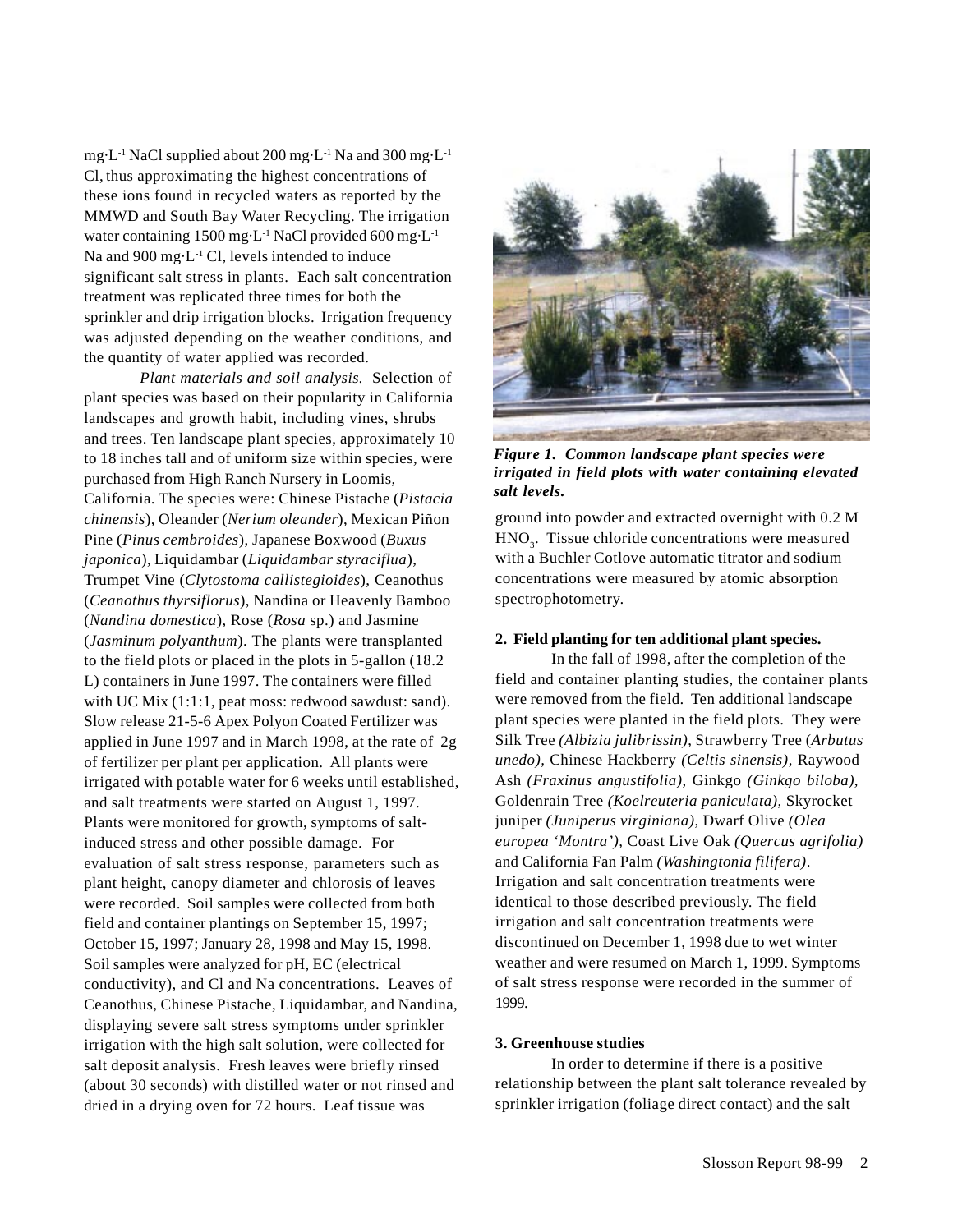tolerance revealed by drip irrigation, an experiment was conducted under controlled greenhouse conditions. Two salt-tolerant species, Oleander (*Nerium oleander*) and Japanese *Boxwood (Buxus japonica*), and two saltsensitive species, Liquidambar (*Liquidambar styraciflua*) and Rose (*Rosa* sp.), were chosen for this study. The plants, about 30 to 60 cm (1-2 ft) tall depending on the species, were transplanted into 5 gallon plastic containers filled with UC Mix (1:1:1, peat moss: redwood sawdust: sand). The plants were placed on a greenhouse bench in a randomized block design, with three blocks. Each block measured 120 x 240 cm (4 x 8 ft) and consisted of one plant of each species. Hoagland's nutrient solution (1/4 strength) supplemented with 500, 1500, 2500, or 5000 mg $\cdot$ L<sup>-1</sup> of NaCl was used for the salt stress treatments and Hoagland's solution without addition of NaCl was used to irrigate the control plants. Greenhouse temperatures were  $21^{\circ}$  C (68° F) day,  $18^{\circ}$  C (66° F) night, and day length was 15 hours with a minimum photon flux density of 200  $\mu$ mol·m<sup>-2</sup>·s<sup>-1</sup>. In order to maintain a relatively constant salt concentration in the soil, the plants were irrigated three times a week with 2-3 liters of the treatment solutions until the soil became saturated and water drained from the bottom of the pots. After 8 and 16 weeks of the salt treatments, the salt stress response of each plant was recorded as the percentage of leaves displaying symptoms of chlorosis and desiccation. About 30 g of leaf tissue were randomly collected from each plant and dried for Na and Cl analysis.

### **4. Rapid screening for salt tolerance**

The above studies demonstrated that there was a positive relationship between the salt tolerance detected by sprinkler irrigation and the salt tolerance detected by drip irrigation. A rapid screening procedure for salt tolerance on 19 plant species was conducted on container-grown plants in the can yard of the Department of Environmental Horticulture at UC Davis. Plants ranging from 30 cm (1 ft) to 60 cm (2 ft) tall depending on plant species were grown in 1 gallon plastic containers. The plants were placed on benches, 1.3 m (4 ft) wide and 5 m (15 ft) long, in a randomized block design with three replications of each of the thee salt concentration treatments (control, 500 mg·L<sup>-1</sup> and 1500 mg·L<sup>-1</sup> salt). Irrigation was applied every other day with an overhead sprayer on the canopy of the plants and by hand to the pots. After 6 weeks of the salt

treatments, the symptoms of salt stress response were recorded.

#### **5. California native perennial grass species**

Eight commercially-available California native grass species were supplied by Pacific Coast Seed, Inc. including California Brome *(Bromus carinatus)*, California Hairgrass *(Deschampsia caespitosa)*, Slender Hairgrass *(Deschampsia elongata)*, California Fescue *(Festuca californica)*, Coast Range Melic *(Melica imperfecta),* Deergrass *(Muhlenbergia rigens),* Pine Bluegrass *(Poa scabergia)* and Blue Wildrye *(Elymus glaucus).* The grasses were established from seeds and were grown in 1 gallon containers in sand culture under greenhouse conditions (21º C day, 18º C night with minimum photon flux density of 200  $\mu$ mol·m<sup>-2</sup>·s<sup>-1</sup>). The plants were allowed to grow for 8 weeks before salt treatments were imposed. The treatments were irrigated with  $1/10$  strength Hoagland's nutrient solution alone (control) or supplemented with 500 or  $1500$  mg·L<sup>-1</sup> NaCl. The design of the sprinkler and drip irrigation systems was identical to the field experiment. Plants were irrigated three times per week to ensure sufficient leaching and prevent salt accumulation in the soil. At the end of 6 weeks of growth, plant height and dry weight were measured and the salt tolerance ratio (dry weight under salt regime x 100/control dry weight) was determined for each species. Plant tissue was collected, dried and analyzed for sodium and chloride.

#### **Results**

### **1. Comparative studies of field and container plantings**

*Soil chemical properties.* After 6 weeks of the irrigation treatments, the EC (electrical conductivity) values for all soils irrigated with potable water ranged from  $0.30$  to  $0.36$  dS·m<sup>-1</sup> (Table 1). All soils irrigated with the lower salt concentration (500 mg $\cdot$ L<sup>-1</sup>) had EC values ranging from 1.18 to 1.20 dS·m-1, a threefold increase over the control treatment. The soils irrigated with the high salt concentration (1500 mg $\cdot$ L<sup>-1</sup>) had EC values between 1.81 and 2.48 dS·m-1, a sixfold increase over the control treatment. Soil EC values were comparable to EC values of the irrigation waters, suggesting that there was no apparent salt accumulation in the soil during the experiment. Soil pH values were in a narrow range from 6.5 to 7.0 with no apparent difference between the irrigation and planting treatments (Table 1).

Chloride concentrations in soils irrigated by potable water ranged from 42 to 80 mg·kg-1 (Table 1).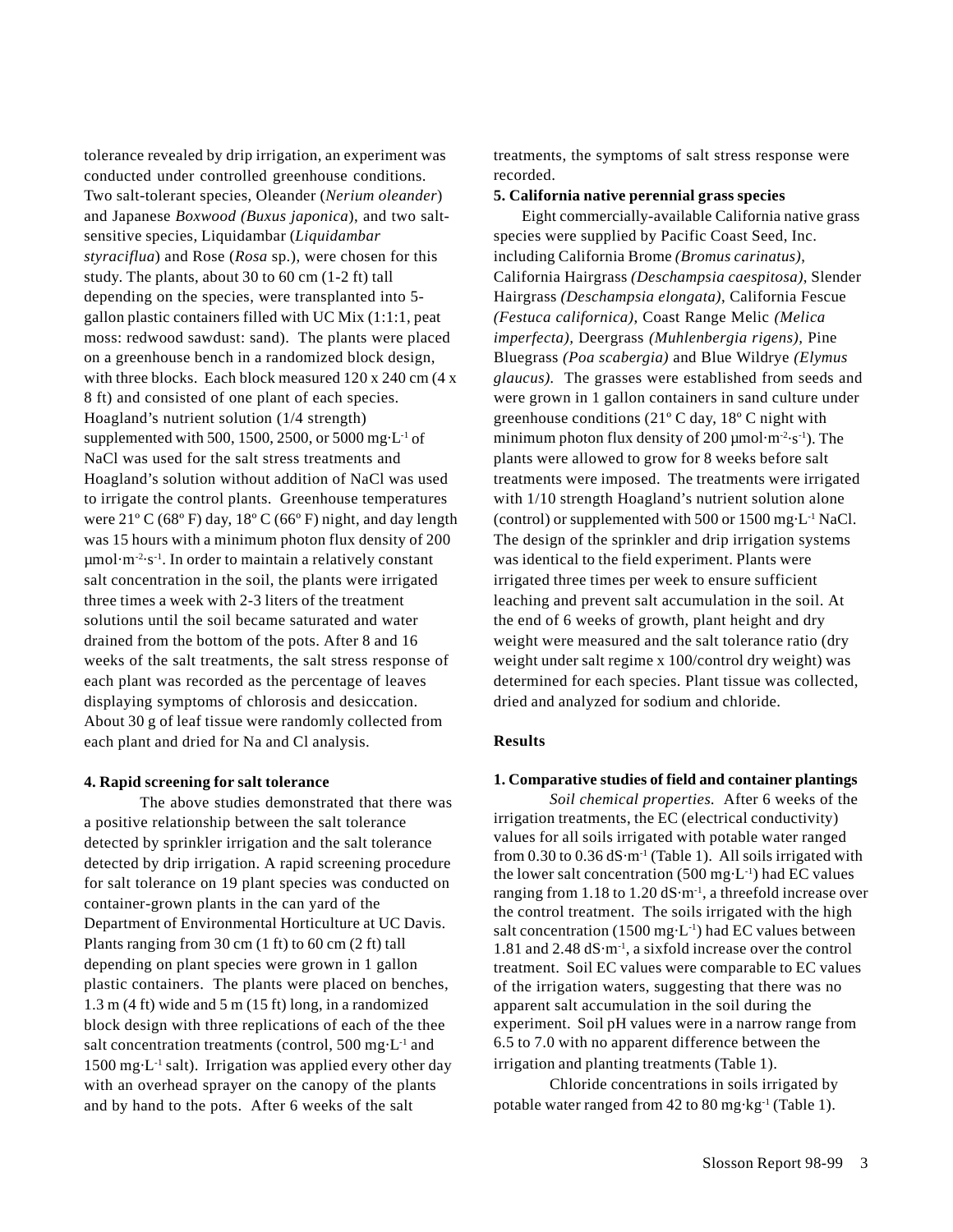| Irrigation                                                                   | Salt treatment      | Planting  | BC         | pH   | Cl                   | <b>Na</b>            |
|------------------------------------------------------------------------------|---------------------|-----------|------------|------|----------------------|----------------------|
| Treatment                                                                    | $(mg \cdot L^{-1})$ |           | $(dS·m-1)$ |      | $(mg \cdot kg^{-1})$ | $(mg \cdot kg^{-1})$ |
| Sprinkler                                                                    | Control             | Field     | $0.36*$    | 6.70 | 71                   | 45                   |
| Sprinkler                                                                    | 500                 | Field     | 0.91       | 6.85 | 384                  | 209                  |
| Sprinkler                                                                    | 1500                | Field     | 2.08       | 6.73 | 1201                 | 794                  |
| Sprinkler                                                                    | Control             | Container | 0.31       | 7.11 | 144                  | 122                  |
| Sprinkler                                                                    | 500                 | Container | 1.20       | 7.02 | 794                  | 553                  |
| Sprinkler                                                                    | 1500                | Container | 1.81       | 7.01 | 1479                 | 1057                 |
| Drip                                                                         | Control             | Field     | 0.32       | 6.70 | 80                   | 59                   |
| Drip                                                                         | 500                 | Field     | 1.18       | 6.47 | 416                  | 314                  |
| Drip                                                                         | 1500                | Field     | 2.48       | 6.80 | 2356                 | 1923                 |
| Drip                                                                         | Control             | Container | 0.30       | 6.50 | 42                   | 31                   |
| Drip                                                                         | 500                 | Container | 1.21       | 7.05 | 794                  | 544                  |
| Drip                                                                         | 1500                | Container | 2.30       | 6.80 | 2027                 | 1015                 |
| Control: potable water. *: Mean value of three replicated composite samples. |                     |           |            |      |                      |                      |

# **Table 1. Chemical properties of field and container soils after 6 weeks of irrigation with three salt concentrations.**

Chloride concentrations in soils irrigated with the low salt solution ranged from 384 to 794 mg·kg-1, a seven-fold increase over the control treatment. Soils irrigated by the high salt solution had chloride concentrations ranging from 1201 to 2356 mg·kg-1, a twenty-fold increase over the control treatment. Differences in soil chloride levels between field and container soils were more pronounced for the sprinkler irrigation method than for the drip method. Containers irrigated with sprinklers had nearly twice as much soil chloride as the field soils irrigated by the same method.

Soils irrigated with potable water had Na concentrations ranging from 31 to 59 mg·kg-1 (Table 1). The low salt solution caused a six-fold increase in soil sodium and the high salt solution raised the soil sodium levels by a factor of 18. Again, the most dramatic differences in sodium levels between the field and container soils was under the sprinkler irrigation method. The container soils had over twice as much sodium as the field soils under sprinkler irrigation. The Cl/ Na ratio for all the soil samples was around 1.5, suggesting that NaCl was the primary salt compound in the soil.

*Symptoms of salt stress response*. Leaf chlorosis and wilting or desiccation are the typical symptoms of salt stress. After 6 weeks of irrigation with the high salt solution  $(1500 \text{ mg} \cdot \text{L}^{-1})$  using the sprinkler method, seven of the ten plant species exhibited these symptoms and suffered a decrease in growth compared to the control plants (Table 2). Only two species showed salt stress symptoms and substantial reductions in growth under the drip irrigation method. Of those plants receiving the low salt solution  $(500 \text{ mg} \cdot \text{L}^{-1})$  by the sprinkler method, three of the ten species showed salt stress symptoms on their leaves. All plants irrigated by the drip method with the low salt solution appeared normal.

Based on these results, the ten species in the study fell into three categories of salt stress response: (1) Oleander, Japanese Boxwood, and Mexican Piñon Pine were salt-tolerant and not affected by either level of salt in the irrigation water. (2) Ceanothus, Rose, Trumpet Vine, and Nandina were moderately salt tolerant; their growth was affected by the high salt solution but was normal under the low salt regime. (3) Chinese Pistache, Liquidambar (Figure 2) and Jasmine were the most saltsensitive plants in this study; their growth was severely inhibited by sprinkler irrigation with  $1500$  mg $\cdot$ L<sup>-1</sup> salt, and was slightly affected by 500 mg·L<sup>-1</sup> salt.

*Effects of salt and irrigation on new growth of plants.* Salt treatments were terminated on December 1, 1997 because irrigation was not needed during the wet winter season. Irrigation and salt treatment were resumed on March 1, 1998. Irrigation was applied three times a week for 15 minutes per application, providing about 2.5 cm (1 inch) of water per irrigation. The irrigation program was continued regardless of wet weather. A growth baseline for each plant was established on January 15, 1998 by recording the height and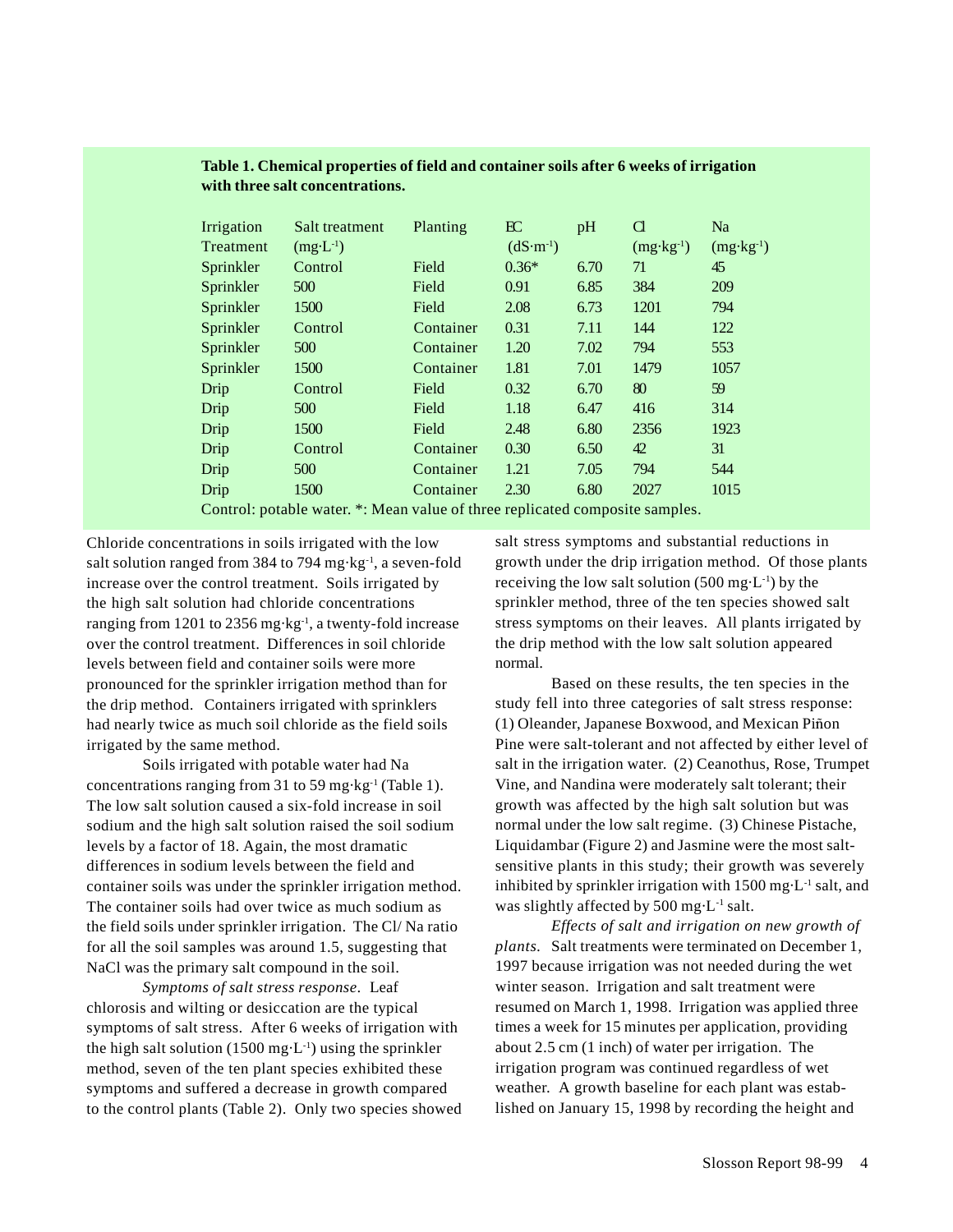average canopy diameter. On May 29, 1998 height and canopy of the plants were measured again. The difference between the baseline values and the values four months later were used as a measure of the new growth of the plants. An index of growth response to salt stress was determined, expressing the growth of salt-treated plants as a percentage of the growth of the control plants receiving potable water. No apparent detrimental effects were detected for any species under drip irrigation. Of those under sprinkler irrigation, Oleander, Mexican Piñon Pine and Japanese Boxwood showed no ill effects of irrigation with either salt solution on their new growth. New growth was reduced by 50 % for Ceanothus plants irrigated by sprinklers with the high salt solution. New growth was reduced to zero for Chinese Pistache, Liquidambar, Trumpet Vine, Rose,

Nandina and Jasmine under the high salt and sprinkler irrigation regime.

*Chloride and sodium uptake.* No significant differences were found in tissue chloride or sodium levels between the rinsed and non-rinsed leaves, so leaf rinsing before tissue analysis seems unnecessary. In general, there were no differences in tissue chloride or sodium levels between the field-planted and container plants, and the more salt tolerant species contained the lowest amounts of chloride and sodium in their leaves.

To detect salt uptake differences between salt concentration treatments, five species that had clear differences in salt stress response under sprinkler irrigation with the high salt solution were analyzed for leaf tissue Cl and Na concentrations. The leaf chloride levels for plants irrigated with potable water ranged from

| Table 2. Growth and symptoms of salt stress for 10 selected landscape plant species after 6 weeks of drip or |  |
|--------------------------------------------------------------------------------------------------------------|--|
| sprinkler irrigation with two levels of salt concentration.                                                  |  |

| Growth of container<br><b>Irrigation Treatment</b>        |                       | Growth of field |                       | % of foliage with salt stress |                 |             |
|-----------------------------------------------------------|-----------------------|-----------------|-----------------------|-------------------------------|-----------------|-------------|
| and Plant Species                                         | plants (% of control) |                 | plants (% of control) |                               | symptoms (mean) |             |
|                                                           | Drip                  | Sprinkler       | Drip                  | Sprinkler                     | Drip            | Sprinkler   |
| Low salt concentration (NaCl 500 mg·L <sup>-1</sup> )     |                       |                 |                       |                               |                 |             |
| <b>Chinese Pistache</b>                                   | 86                    | 56              | 95                    | 55                            | $\mathbf N$     | 15%         |
| Oleander                                                  | 120                   | 120             | 100                   | 100                           | N               | N           |
| <b>Mexican Piñon Pine</b>                                 | 105                   | 105             | 110                   | 110                           | $\mathbf N$     | $\mathbf N$ |
| <b>Japanese Boxwood</b>                                   | 100                   | 100             | 105                   | 105                           | $\mathbf N$     | $\mathbf N$ |
| Liquidambar                                               | 105                   | 95              | 100                   | 100                           | ${\bf N}$       | 10%         |
| <b>Trumpet Vine</b>                                       | 90                    | 90              | 100                   | 100                           | N               | $\mathbf N$ |
| Ceanothus                                                 | 90                    | 80              | 95                    | 95                            | ${\bf N}$       | ${\bf N}$   |
| Nandina                                                   | 100                   | 68              | 100                   | 100                           | $\mathbf N$     | $\mathbf N$ |
| Rose                                                      | 108                   | 95              | 110                   | 100                           | N               | $\mathbf N$ |
| Jasmine                                                   | 100                   | 100             | 95                    | 95                            | $\mathbf N$     | 10%         |
| High salt concentration (NaCl $1500$ mg·L <sup>-1</sup> ) |                       |                 |                       |                               |                 |             |
| <b>Chinese Pistache</b>                                   | 95                    | 25              | 85                    | 30                            | 5%              | 60%         |
| Oleander                                                  | 100                   | 100             | 110                   | 110                           | $\mathbf N$     | N           |
| <b>Mexican Piñon Pine</b>                                 | 100                   | 100             | 100                   | 100                           | $\mathbf N$     | $\mathbf N$ |
| Japanese Boxwood                                          | 95                    | 95              | 105                   | 105                           | $\mathbf N$     | $\mathbf N$ |
| Liquidambar                                               | 95                    | 35              | 93                    | 25                            | ${\bf N}$       | 60%         |
| <b>Trumpet Vine</b>                                       | 105                   | 85              | 100                   | 78                            | $\mathbf N$     | 20%         |
| Ceanothus                                                 | 90                    | 45              | 100                   | 55                            | N               | 20%         |
| Rose                                                      | 100                   | 45              | 85                    | 52                            | 10%             | 60%         |
| Nandina                                                   | 100                   | 35              | 100                   | 38                            | ${\bf N}$       | 60%         |
| Jasmine                                                   | 95                    | 35              | 90                    | 30                            | N               | 70%         |
| N: No apparent salt stress symptom                        |                       |                 |                       |                               |                 |             |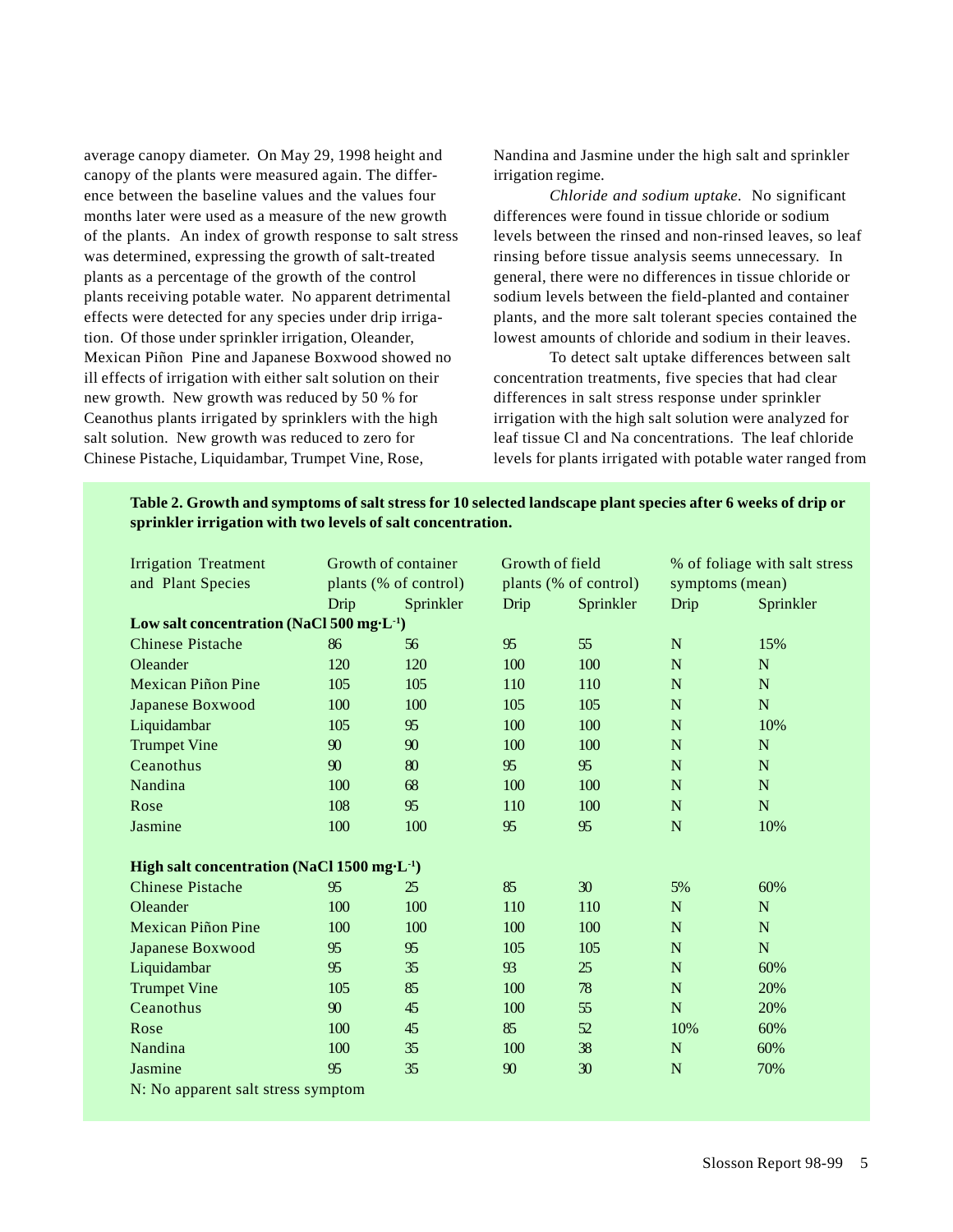

*Figure 2. Sprinkler irrigation with 500 mg·L-1 salt resulted in severe damage to leaves of Liquidambar.*

 $4$  to 6 mg·g<sup>-1</sup> dry weight (Table 3). Plants irrigated with  $500 \text{ mg} \cdot \text{L}^{-1}$  of salt had 2 to 3 times more chloride in their leaves than the control plants. Leaf chloride levels for plants irrigated with  $1500$  mg $\cdot$ L<sup>-1</sup> salt were 4 to 10 times greater than those for the control plants. Sodium concentration ranged from 0.3 to 1 mg·g<sup>-1</sup> dry weight in leaf tissue of the plants irrigated with potable water (Table 3). Plants irrigated with 500 mg $\cdot$ L<sup>1</sup> salt had 3 to 5 times more sodium in their leaves than those irrigated with potable water. Five to 10 times more sodium was detected in the leaf tissue of plants irrigated with 1500  $mg \cdot L^{-1}$  salt.

*Seasonal soil salinity changes.* Soil salinity values were at their highest for all treatments in October 1997. Soils receiving potable water (control) had EC values around  $0.5 \text{ dS·m}^{-1}$ , those receiving the low salt solution had EC values around  $1 dS·m<sup>-1</sup>$  and soils receiving the high salt solution showed EC values around 2 dS·m-1. In January 1998, EC measurements for

all soils were less than  $0.4 \text{ dS·m}^{-1}$ , reflecting the winter cessation of the irrigation treatments and significant leaching by winter rains. Irrigation began again in March 1998 and by May 1998, all soils showed some increase in salinity levels.

### **2. Final evaluation of field plantings**

The symptoms of salt stress response were recorded in the last week of June 1999 for the 10 additional species along with the 10 species of the previous study. Mortality of Liquidambar, Chinese Pistache, Rose, Jasmine, Trumpet Vine, and Heavenly Bamboo occurred in the spring and summer of 1999 in the plantings receiving the high salt solution by the sprinkler method. Oleander, Mexican Piñon Pine, and Japanese Boxwood showed no symptoms of salt damage but their growth rates were reduced by 50% compared to the control plants. Among the ten species that were added for the field trial in the fall of 1998 the leaves of Chinese Hackberry, Silk Tree, Raywood Ash, and Ginkgo were severely damaged by sprinkler irrigation with 1500 mg·L-1 salt. Minor leaf damage was found on Strawberry Tree and Coast Live Oak. No salt stress symptoms were found on Skyrocket Juniper, Dwarf Olive or Fan Palm. Of the species subjected to sprinkler irrigation with 500 mg·L-1 salt, Trumpet Vine, Jasmine, Liqudambar, Chinese Pistache, Rose, Silk Tree, Chinese Hackberry, and Raywood Ash had moderate salt stress damage, but no salt stress symptoms were found on the remaining species. All plants irrigated by the drip method had normal growth and no symptoms of salt stress.

## **3. Greenhouse studies**

After 16 weeks of irrigation with the control, 500, and 1500 mg·L-1 NaCl solutions, no salt stress symptoms were detected on Oleander, Japanese Boxwood, Liquidamber or Rose. After 8 weeks of irrigation with the  $2500 \text{ mg} \cdot L^{-1}$  salt solution, only minor marginal leaf chlorosis was apparent on Liquidambar and Rose. Severe leaf desiccation, chlorosis and abscission occurred at 8 weeks for Liquidambar and Rose irrigated with 3500 and 5000 mg·L<sup>-1</sup> salt. Oleander and Japanese Boxwood showed no salt stress symptoms after 8 weeks of irrigation with the 3500 and 5000 mg·L-1 salt solutions. Sodium uptake after 16 weeks of irrigation with salt solutions up to 1500 mg $\cdot L^{-1}$  ranged from about 1 mg $\cdot g^{-1}$ dry leaf tissue in Rose to about 2.6 mg·g-1 dry leaf tissue in Japanese Boxwood. Chloride uptake ranged from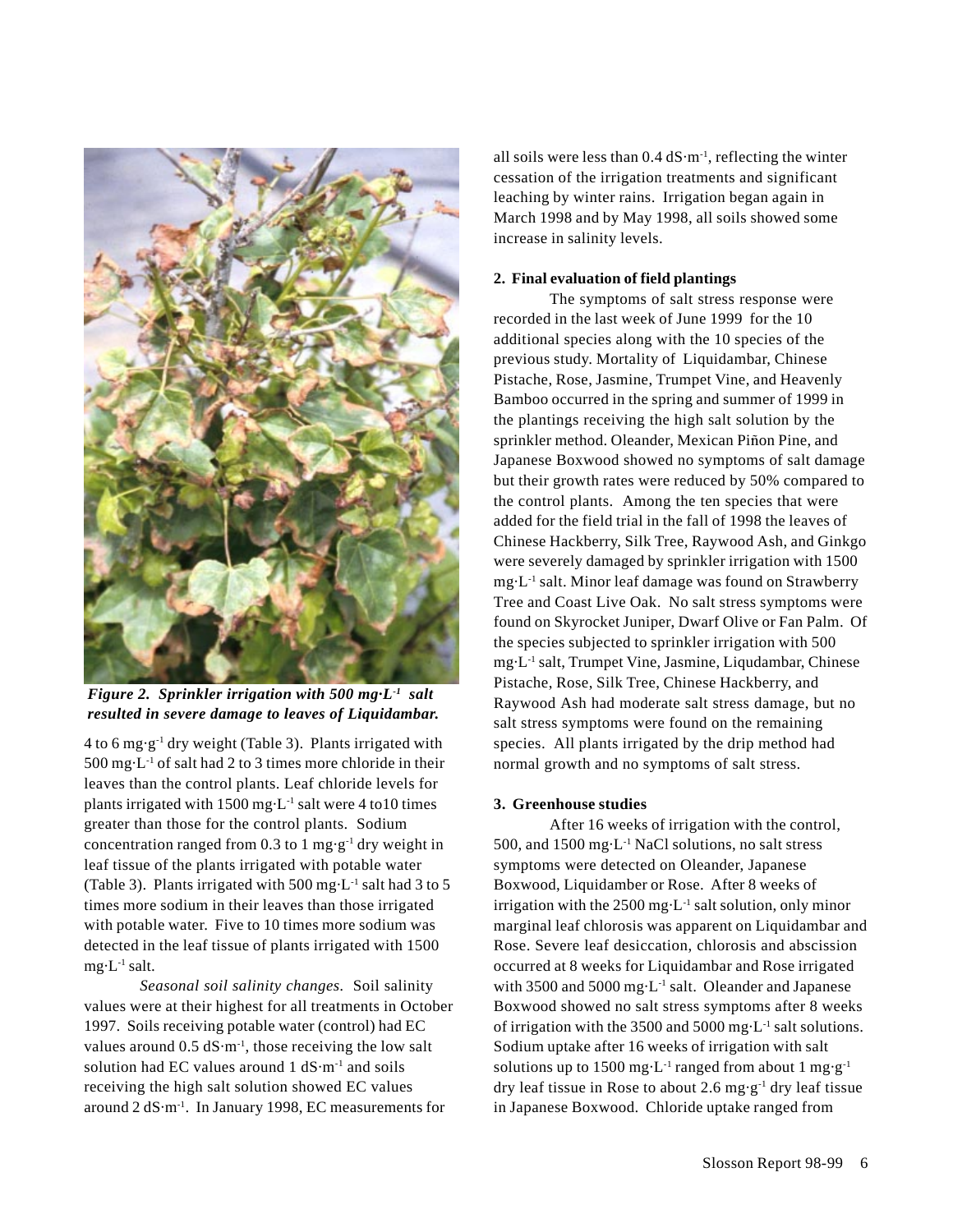# **Table 3. Chloride and sodium in leaf tissue of 5 salt-sensitive landscape plant species grown either in the field or in containers after 6 weeks of drip irrigation with three salt concentrations.**

| <b>Species</b>          | Container                  |                          |                        | Field                      |                            |                            |
|-------------------------|----------------------------|--------------------------|------------------------|----------------------------|----------------------------|----------------------------|
|                         | Control                    | Low salt                 | High salt              | Control                    | Low salt                   | High salt                  |
|                         | $Cl$ (mg·g <sup>-1</sup> ) | $Cl(mg·g-1)$             | $Cl(mg·g-1)$           | $Cl$ (mg·g <sup>-1</sup> ) | $Cl$ (mg·g <sup>-1</sup> ) | $Cl$ (mg·g <sup>-1</sup> ) |
| Ceanothus               | $4.59 \pm 0.06$            | $10.41 \pm 0.70$         | $26.47 \pm 5.34$       | $4.77 \pm 0.45$            | $9.35 \pm 0.49$            | $23.75 \pm 0.75$           |
| <b>Chinese Pistache</b> | $5.31 \pm 1.07$            | $12.04 \pm 2.23$         | $24.23 \pm 2.53$       | $6.11 \pm 0.8$             | $13.49 \pm 0.60$           | $20.81 \pm 1.38$           |
| Jasmine                 | $5.57 \pm 1.67$            | $18.05 \pm 0.65$         | $35.50 \pm 2.71$       | $39.90 \pm 0.88$           | $12.34 \pm 1.00$           | $36.17 \pm 0.49$           |
| Liquidambar             | $4.94 \pm 1.20$            | $14.73 \pm 0.53$         | $39.72 \pm 0.45$       | $4.09 \pm 0.25$            | $13.76 \pm 0.61$           | $36.99 \pm 1.74$           |
| Rose                    | $4.21 \pm 1.66$            | $17.55 \pm 0.53$         | $40.75 \pm 2.65$       | $4.37 \pm 0.67$            | $15.45 \pm 0.99$           | $37.87 \pm 1.23$           |
| <b>ANOVA Between</b>    |                            |                          |                        |                            |                            |                            |
| salt concentrations     |                            | $F = 57.87$<br>P < 0.001 |                        |                            | $F = 51.50$                | P < 0.001                  |
|                         |                            |                          |                        |                            |                            |                            |
|                         | Na $(mg \cdot g^{-1})$     | Na $(mg \cdot g^{-1})$   | Na $(mg \cdot g^{-1})$ | Na $(mg \cdot g^{-1})$     | Na $(mg \cdot g^{-1})$     | Na $(mg·g-1)$              |
| Ceanothus               | $1.30 \pm 0.16$            | $4.93 \pm 0.09$          | $8.62 \pm 0.67$        | $0.83 \pm 0.09$            | $2.50 \pm 0.25$            | $7.82 \pm 0.44$            |
| <b>Chinese Pistache</b> | $0.80 \pm 0.05$            | $1.46 \pm 0.18$          | $5.51 \pm 0.15$        | $0.88 \pm 0.07$            | $1.22 \pm 0.10$            | $6.72 \pm 0.32$            |
| Jasmine                 | $0.66 \pm 0.06$            | $0.95 \pm 0.06$          | $4.46 \pm 0.20$        | $0.49 \pm 0.07$            | $1.37 \pm 0.31$            | $2.87 \pm 1.07$            |
| Liquidambar             | $0.30 \pm 0.01$            | $3.70 \pm 0.10$          | $6.70 \pm 0.63$        | $0.42 \pm 0.05$            | $2.86 \pm 0.39$            | $9.60 \pm 0.90$            |
| Rose                    |                            |                          |                        |                            |                            |                            |
|                         | $0.46 \pm 0.06$            | $0.87 \pm 0.05$          | $6.73 \pm 0.18$        | $0.18 \pm 0.03$            | $2.37 \pm 0.02$            | $7.51 \pm 0.18$            |
| <b>ANOVA Between</b>    |                            |                          |                        |                            |                            |                            |
| salt concentrations     |                            | $F = 9.94$<br>P < 0.001  |                        |                            | $F = 14.27$                | P < 0.001                  |

about 1.3 mg·g<sup>-1</sup> in Oleander to about 5.3 mg·g<sup>-1</sup> in Rose for the same treatments. After 8 weeks of irrigation with the 2500, 3500, and 5000 mg·L-1 salt solutions, the Na and Cl levels in Oleander and Japanese Boxwood remained relatively low while the levels in Rose and Liquidambar increased abruptly to over 20 mg·g<sup>-1</sup> dry leaf tissue. These results suggest that the two salt tolerant species (Oleander and Japanese Boxwood) were able to exclude salt from their tissues better than the two salt-sensitive species (Rose and Liquidambar). The salt exclusion mechanism of the two salt-sensitive plant species was broken down when the salt concentration in the root environment reached  $2500 \text{ mg} \cdot L^{-1}$  (in irrigation water). This study demonstrates that there is a close relationship between the salt tolerance of plants detected by direct contact of salt on the leaves and the salt tolerance detected by application of salt to the root environment.

### **4. Rapid screening for salt tolerance**

After 6 weeks of the salt treatments, the symptoms of salt stress response were recorded for the 19 species tested. Butterfly Bush, Elderberry, Abelia,

Cornelian Cherry, California Holly Grape, Rockspray Cotoneaster, and Golden Marguerite showed severe leaf chlorosis and desiccation on 80-90% of their leaves when subjected to overhead irrigation with the 1500  $mg \cdot L^{-1}$  salt solution. No signs of salt stress were detected for Tobira Pittosporum, Cape Plumbago, Redolen Acacia, Japanese Boxwood, Deodar Cedar, Indian Hawthorn or Chinese Tallow Tree under the same regime. When irrigated overhead with the 500 mg·L-1 salt solution, Butterfly Bush, Abelia and Cornelian Cherry displayed salt stress on about 50 % of their leaves. Elderberry, California Holly Grape, Golden Marguerite and Rockspray Cotoneaster exhibited moderate salt stress (10-30 % of leaves). The remaining species showed no signs of salt stress from overhead irrigation with the 500 mg $\cdot$ L<sup>-1</sup> salt solution. This study suggests that screening of landscape plant species for salt tolerance under recycled-water irrigation can be achieved in a simple and rapid fashion.

### **5. California native perennial grass species**

No symptoms of salt stress or dry weight reduction were detected for any of the eight California native grass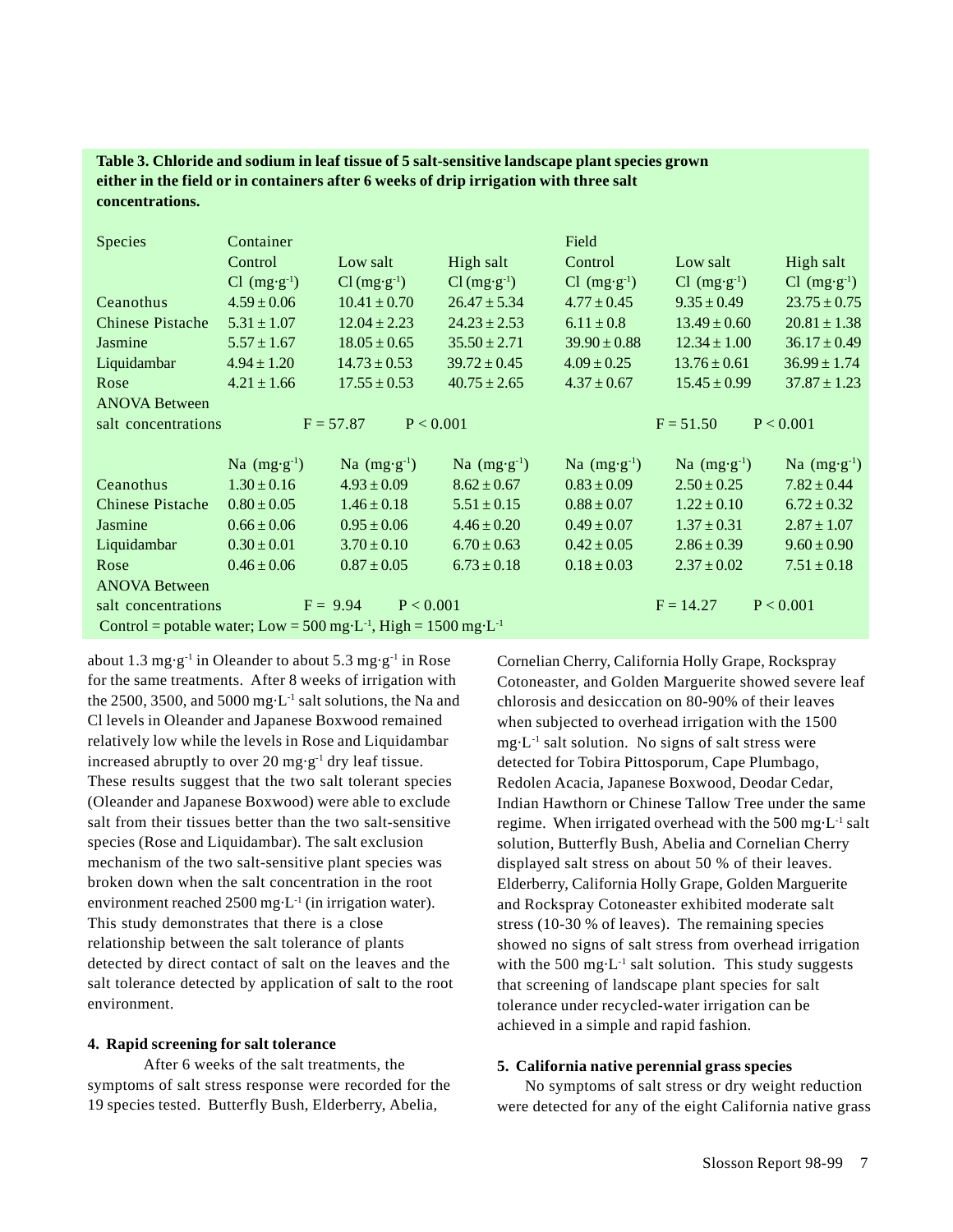species subjected to irrigation with either the 500 mg $\cdot L^{-1}$ or 1500 mg·L<sup>-1</sup> salt solution. The salt tolerance ratio (dry weight produced under salt treatment x 100/dry weight produced under control treatment) for all species under the 500 mg·L-1 salt treatment was over 90% and over 80% for the  $1500 \text{ mg} \cdot L^{-1}$  salt treatment. The plants under the control irrigation treatment had tissue sodium levels ranging from 100 to 140  $\mu$ g·g<sup>-1</sup> dry weight. Under the 500 and 1500 mg·L-1 salt treatments, tissue sodium concentrations ranged from 150 to 300  $\mu$ g·g<sup>-1</sup> dry weight. These 8 grass species have been growing in field plots since March 1999, irrigated by sprinklers with 500 or  $1500 \text{ mg} \cdot \text{L}^{-1}$  salt solutions. No salt stress symptoms have been noticed as yet, but more conclusive results may be expected after exposure to the warm and dry summer season and data will be collected in September of 1999.

## **Discussion**

Sodium and chloride are the elements commonly found in relatively high concentrations in recycled water (Westcot and Ayres, 1984) and are potentially detrimental to plants. Most research regarding recycledwater irrigation emphasizes treatment engineering, chemistry, hydrology, and irrigation systems. Very little information is available about the response of landscape plants to recycled water (Pepper and Mancino, 1993; Pettygrove and Asano, 1984). Among species and varieties of crop plants, there is great variation in salt tolerance (Francois and Mass, 1993; Mass, 1990). It is possible, therefore, to select crops whose yield is only slightly affected by a particular level of salinity. An EC value of 10  $dS·m<sup>-1</sup>$  in irrigation water appears to be the maximum tolerated by agronomic crops without suffering a loss in yield. Unlike the monoculture of agricultural crops, most landscape plantings include a varied array of plant species with differing abilities to tolerate salt in irrigation water. The success of using recycled water for landscape irrigation depends on knowledge of this important parameter for as many ornamental plant species as possible.

The salt concentrations used for this study were practical and, in fact, most recycled waters contain less salt than the lower concentration used here  $(500 \text{ mg} \cdot \text{L}^{-1})$ . Plant response under these experimental conditions should be indicative of their performance in the landscape. This study revealed that a wide range of salt tolerance exists among landscape plant species (Table 4). It should be noted, however, that salt tolerance of any

given species depends on factors such as climate and weather, irrigation management, genetic variation among varieties, soil texture and structure, and soil fertility (Maas, 1990). Nevertheless, the differences in salt tolerance among the plant species detected by this study were very clear. Foliar injury from saline water applied by sprinklers on crop plants has been reported (Westcot and Ayers, 1984), but the relationship between salt tolerance to leaf spray and salt tolerance to root supply has not been investigated. The present study demonstrated that there was a positive relationship between the salt tolerance revealed by sprinkler irrigation and the salt tolerance revealed by drip irrigation. The concentration required to induce salt stress in the root environment was much higher than that needed when irrigation was incident on leaves. For landscape irrigation using recycled water, drip irrigation was acceptable for nearly all species under the generous irrigation regime used for this study. Two salt-sensitive species, Chinese Hackberry and Golden Raintree, irrigated by sprinklers with the  $1500$  mg $\cdot$ L<sup>-1</sup> salt solution, showed severe damage to leaves in direct contact with irrigation water. The leaves above the height of precipitation, however, were healthy and showed no sign of salt stress. A caveat to the use of sodium-laden recycled water for landscape irrigation involves the detrimental effect of this element on soil structure.

#### **Conclusions**

 Field trials of landscape plants determined their tolerance to irrigation by salt-laden recycled water. Thirty-eight landscape plant species exhibited substantial differences in salt tolerance. Plants were more susceptible to salt stress under sprinkler irrigation than under drip irrigation, because of direct contact of leaves with the salt solution. Fourteen of the 38 plant species (36%) were found to be salt tolerant when they were irrigated by sprinklers with  $1500 \text{ mg} \cdot L^{-1}$  (ppm) salt and 21 species (54%) were salt tolerant when they were irrigated by sprinklers with 500 mg·L-1 salt. No apparent salt stress symptoms were detected when plants were irrigated by drip irrigation either with 500 mg·L-1 or 1500 mg $\cdot$ L<sup>-1</sup> salt (NaCl). Drip irrigation, therefore, may be acceptable for most landscape plantings in California.

A greenhouse study demonstrated that the salt tolerance of plants detected by sprinkler irrigation positively related to the salt tolerance detected by drip irrigation. Nevertheless, the concentration inducing salt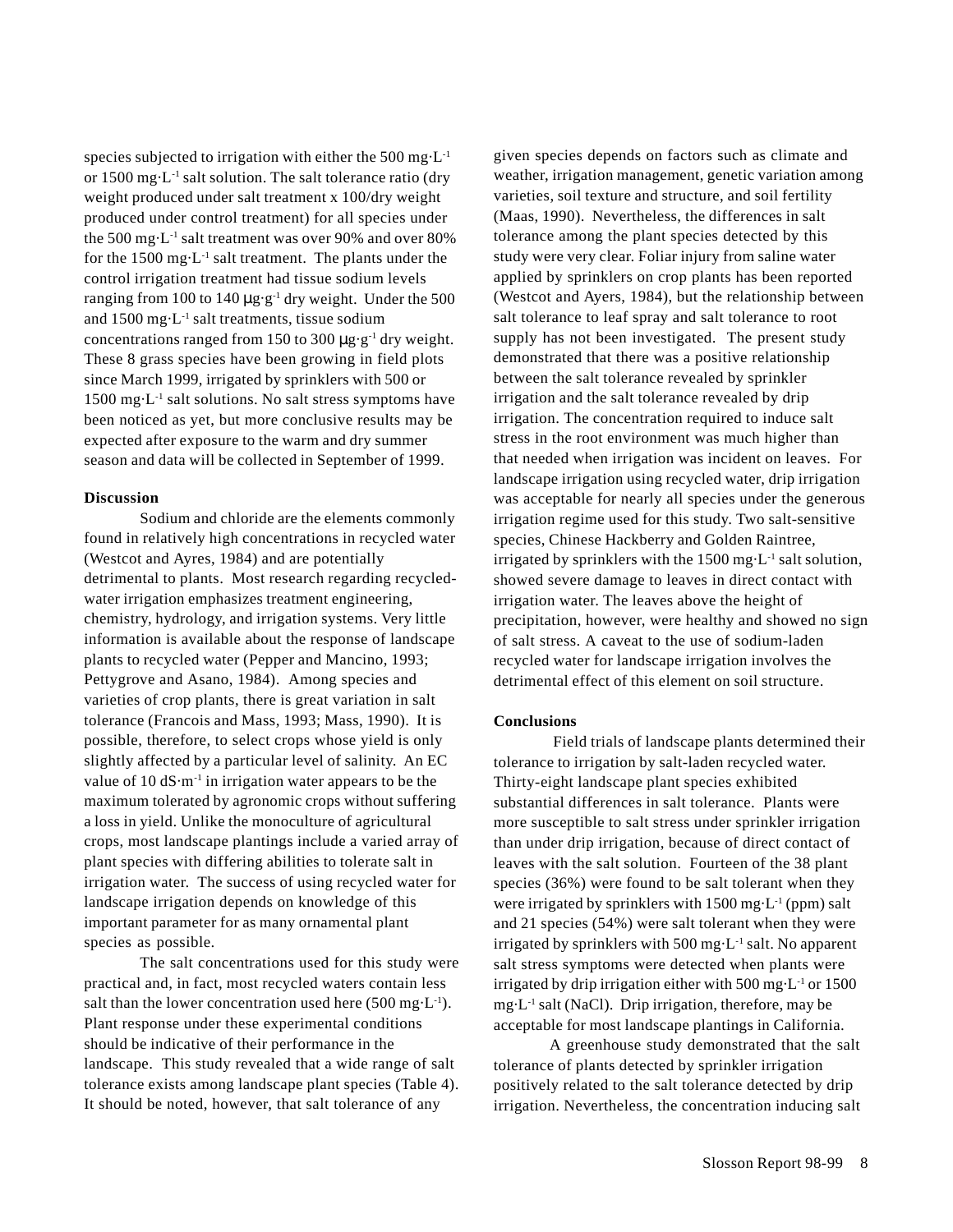# **Table 4. Salt tolerance of 38 landscape plant species grown under sprinkler irrigation with two salt (NaCl) concentrations.**

Species Species Sprinkler irrigation with Sprinkler irrigation with Sprinkler irrigation with Sprinkler in the Sprinkler in the Sprinkler in the Sprinkler in the Sprinkler in the Sprinkler in the Sprinkler in the Sprinkler

|                                              | $1500$ mg·L <sup>-1</sup> salt | $500$ mg·L <sup>-1</sup> salt |
|----------------------------------------------|--------------------------------|-------------------------------|
| Abelia grandiflora 'Edward Goucher' (Abelia) | LOW                            | LOW                           |
| Acacia redolens (Redolen Acacia)             | <b>HIGH</b>                    | HIGH                          |
| Albizia julibrissin (Silk Tree)              | <b>LOW</b>                     | <b>MODERATE</b>               |
| Arbutus unedo (Strawberry Tree)              | <b>MODERATE</b>                | <b>HIGH</b>                   |
| Buddleia davidii (Butterfly Bush)            | LOW                            | LOW                           |
| Buxus japonica (Japanese Boxwood)            | <b>HIGH</b>                    | <b>HIGH</b>                   |
| Ceanothus thrysiflorus (Ceanothus)           | <b>MODERATE</b>                | <b>HIGH</b>                   |
| Cedrus deodara (Deodar Cedar)                | <b>HIGH</b>                    | HIGH                          |
| Celtis sinensis (Chinese Hackberry)          | LOW                            | LOW                           |
| Clytostoma callistegioides (Trumpet Vine)    | LOW                            | LOW                           |
| Cornus mas (Cornelian Cherry)                | LOW                            | LOW                           |
| Cotoneaster microphyllus 'Rockspray'         | <b>LOW</b>                     | <b>MODERATE</b>               |
| Escallonia rubra (Escallonia)                | <b>MODERATE</b>                | <b>HIGH</b>                   |
| Euryops pectinatus (Golden Marguerite)       | LOW                            | LOW                           |
| Forsythia intermedia (Forsythia)             | <b>MODERATE</b>                | <b>HIGH</b>                   |
| Fraxinus angustifolia (Raywood Ash)          | <b>LOW</b>                     | <b>MODERATE</b>               |
| Ginkgo biloba (Ginkgo)                       | <b>LOW</b>                     | <b>LOW</b>                    |
| Jasminum polyanthum (Jasmine)                | LOW                            | LOW                           |
| Juniperus virginiana 'Skyrocket' (Juniper)   | <b>HIGH</b>                    | HIGH                          |
| Koelreuteria paniculata (Goldenrain Tree)    | <b>LOW</b>                     | <b>HIGH</b>                   |
| Lantana camara (Lantana)                     | <b>MODERATE</b>                | <b>HIGH</b>                   |
| Liquidambar styraciflua (Liquidambar)        | LOW                            | LOW                           |
| Mahonia pinnata (California Holly Grape)     | LOW                            | <b>MODERATE</b>               |
| Myrtus communis (True Myrtle)                | <b>MODERATE</b>                | <b>HIGH</b>                   |
| Nandina domestica (Heavenly Bamboo)          | LOW                            | <b>MODERATE</b>               |
| Nerium oleander (Oleander)                   | <b>HIGH</b>                    | <b>HIGH</b>                   |
| Olea europea 'Montra' (Dwarf Olive)          | HIGH                           | HIGH                          |
| Pinus cembroides (Mexican Piñon Pine)        | <b>HIGH</b>                    | <b>HIGH</b>                   |
| Pistacia chinesis (Chinese Pistache)         | <b>LOW</b>                     | <b>LOW</b>                    |
| Pittosporum tobira (Tobira Pittosporum)      | HIGH                           | HIGH                          |
| Plumbago auriculata (Cape Plumbago)          | <b>HIGH</b>                    | HIGH                          |
| Prunus caroliniana (Carolina Laurel Cherry)  | LOW                            | <b>HIGH</b>                   |
| Quercus agrifolia (Coast Live Oak)           | <b>MODERATE</b>                | <b>HIGH</b>                   |
| Rhaphiolepis indica (Indian Hawthorn)        | <b>HIGH</b>                    | <b>HIGH</b>                   |
| Rosa sp. (Rose)                              | LOW                            | LOW                           |
| Sambucus nigra (Elderberry)                  | LOW                            | <b>MODERATE</b>               |
| Sapium sebiferum (Chinese Tallow Tree)       | <b>HIGH</b>                    | <b>HIGH</b>                   |
| Washingtonia filifera (California Fan Palm)  | HIGH                           | HIGH                          |
|                                              |                                |                               |